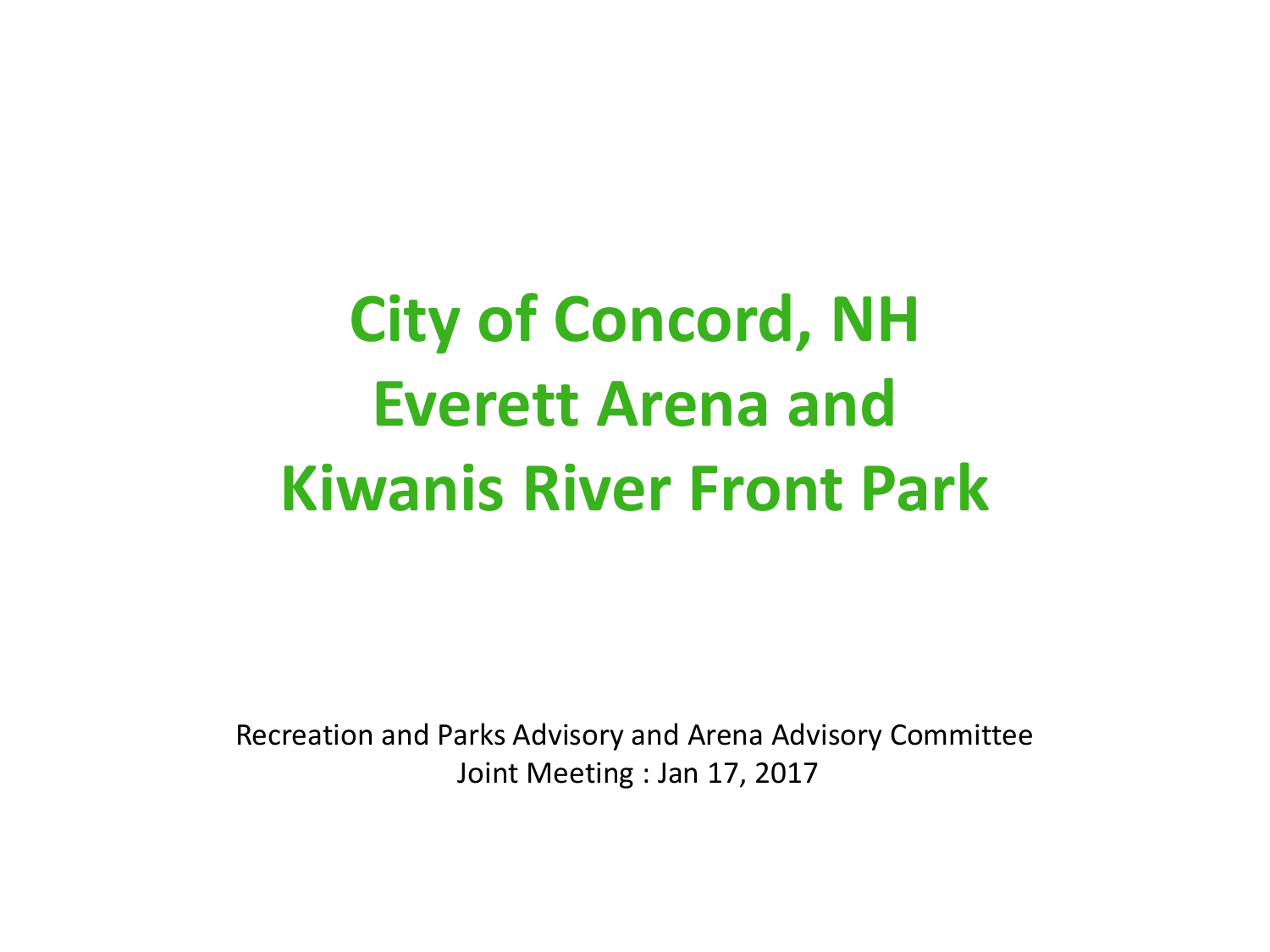# Tonight's Agenda

1. Power point presentation from staff – history of operation, current uses of the areas and discuss ideas for improvements

2. Overview of past master plan

3. Break out session – two groups – split with Arena and RPAC members: each group spending 30 minutes talking about improvement needs and any opportunities for community use. Each group will then present their groups ideas.

4. Discuss meeting date and needs for next meeting

Goal is to have recommendation to City Council by their April Meeting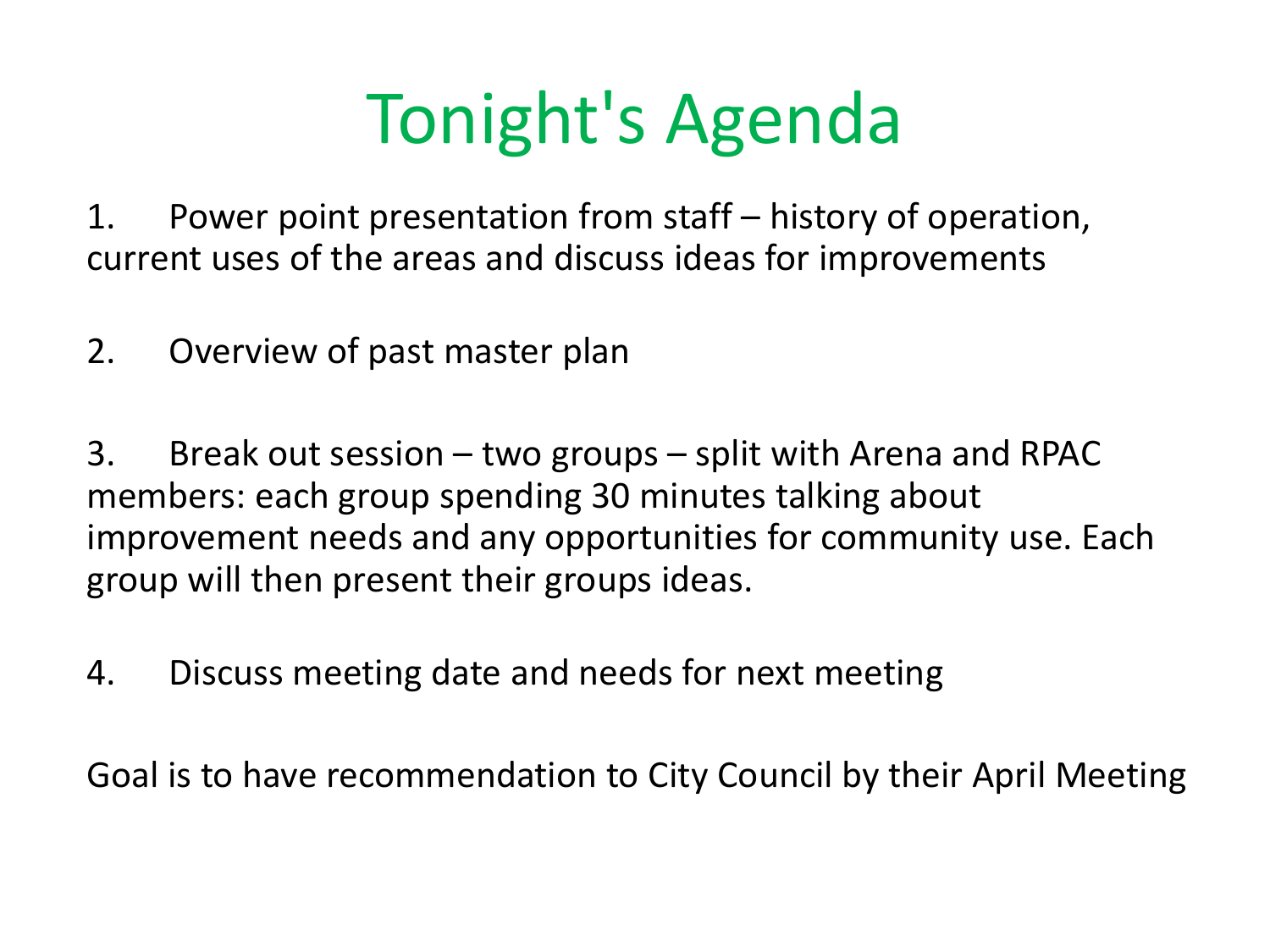### History of Arena

In the 1930's, Concord citizens formed a not-for-profit corporation, The Concord Ice Skating Arena, Inc., to build and operate an indoor ice skating arena. The arena was built in 1965 and named after Doug Everett, a 1932 Olympic Silver Medalist, for his skill in skating and hockey as well as his civic and business leadership. In 1981, the City of Concord acquired the Everett Arena and the facility is now owned, operated, and maintained by the General Service Department.

The arena's mission is to provide a safe, attractive, and well-operated multipurpose facility for the Concord community at competitive rates of other facilities in the region.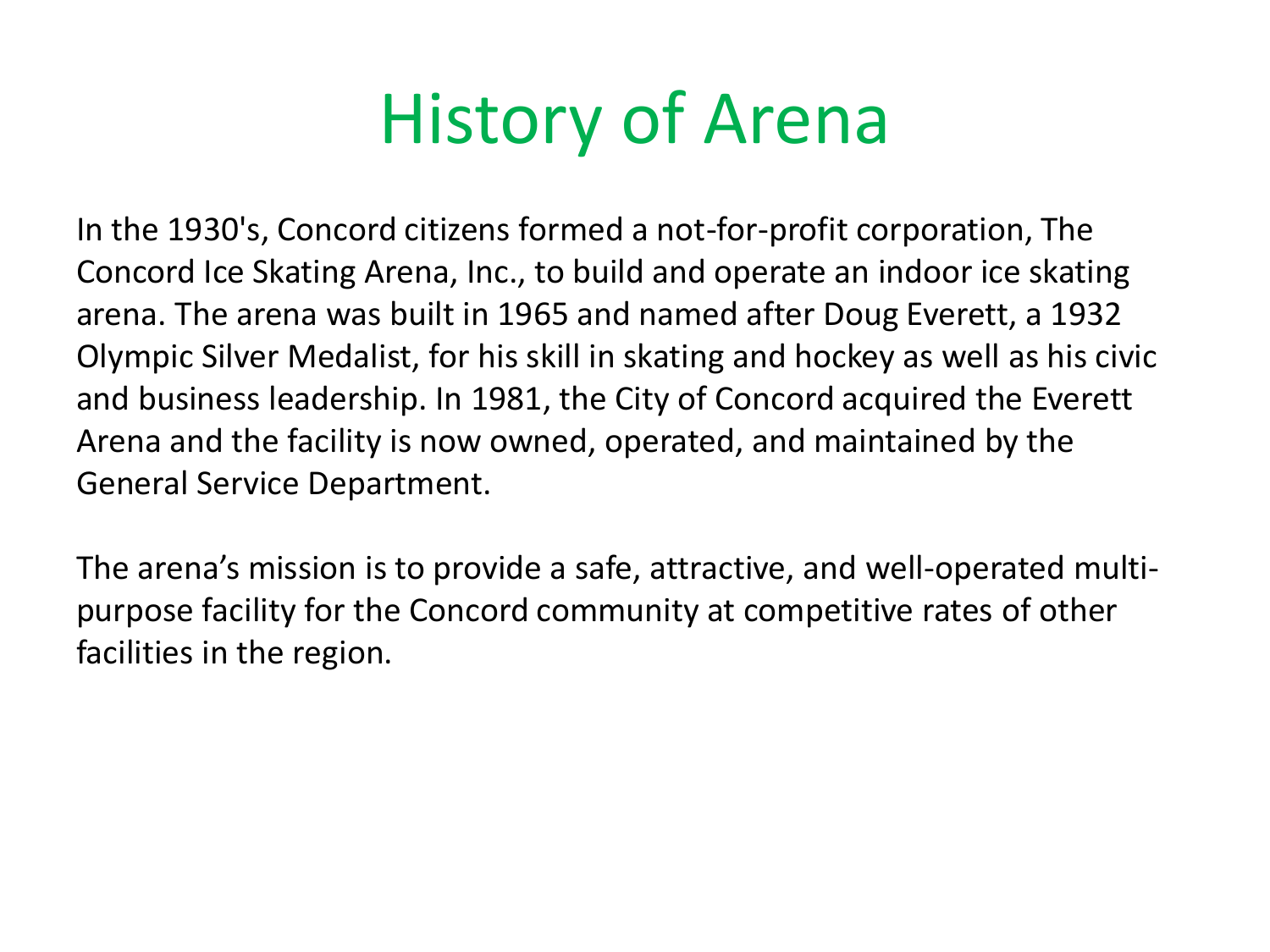

2015 Picture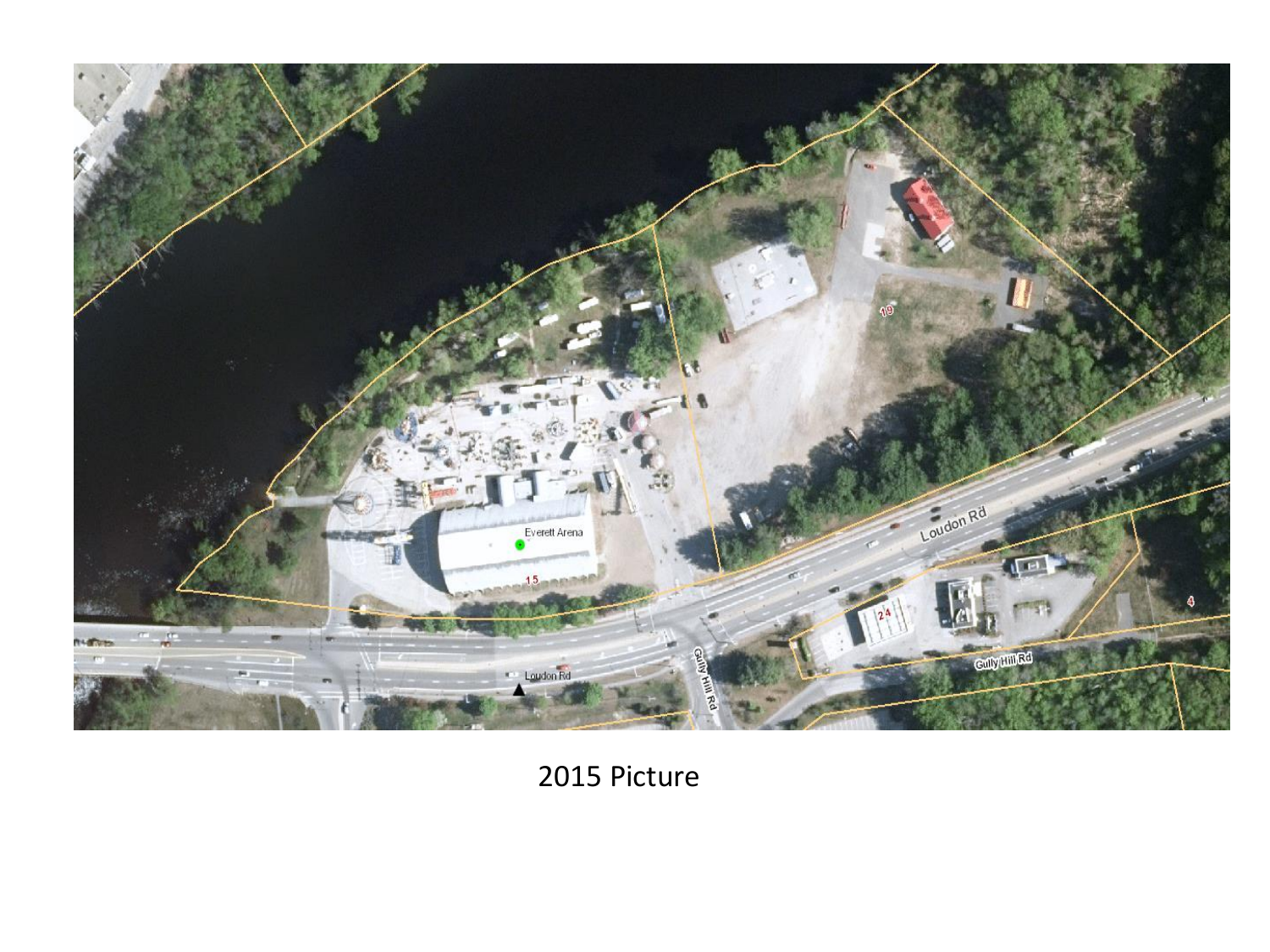### Arena Budget and Goals

- \$600,000 Operating budget (FY17).
- Enterprise Fund: Operation should cover all expenses, including bond payments.
- CIP 64 Regular CIP for Arena improvements and replacement needs. Paid for by arena operation

Except in FY2019 – \$1.025 million dollars of GO Bonds to replace parking lot, \$75,000 of Arena Bonds. How does new parking lot fit into update masterplan? Size and location?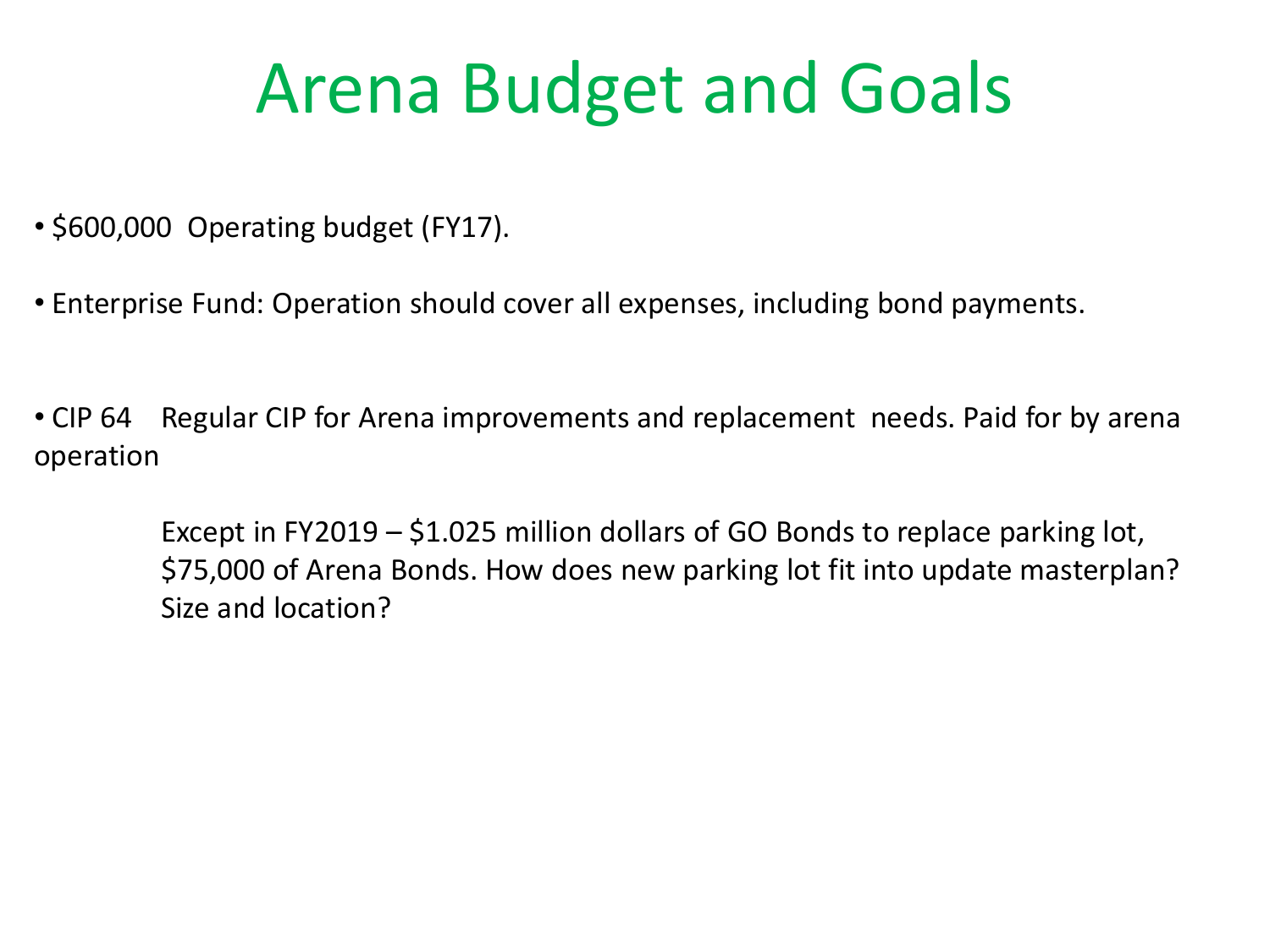#### **FY17 Arena Goals:**

- Explore increasing ice revenue by investigating curling opportunities.
- Develop additional revenue by exploring other off-ice activities, such as expanding the roller skating program.
- Provide a firm financial foundation by maximizing revenue through increased public attendance and minimizing expenses by refining the energy management program and exploring LED light conversion.
- Work with the Parks & Recreation Advisory Committee, the Arena Advisory Committee, and City staff from the Parks & Recreation and Community Development Departments to create a plan for future operations, investment, and management of Kiwanis Park and the Everett Arena property.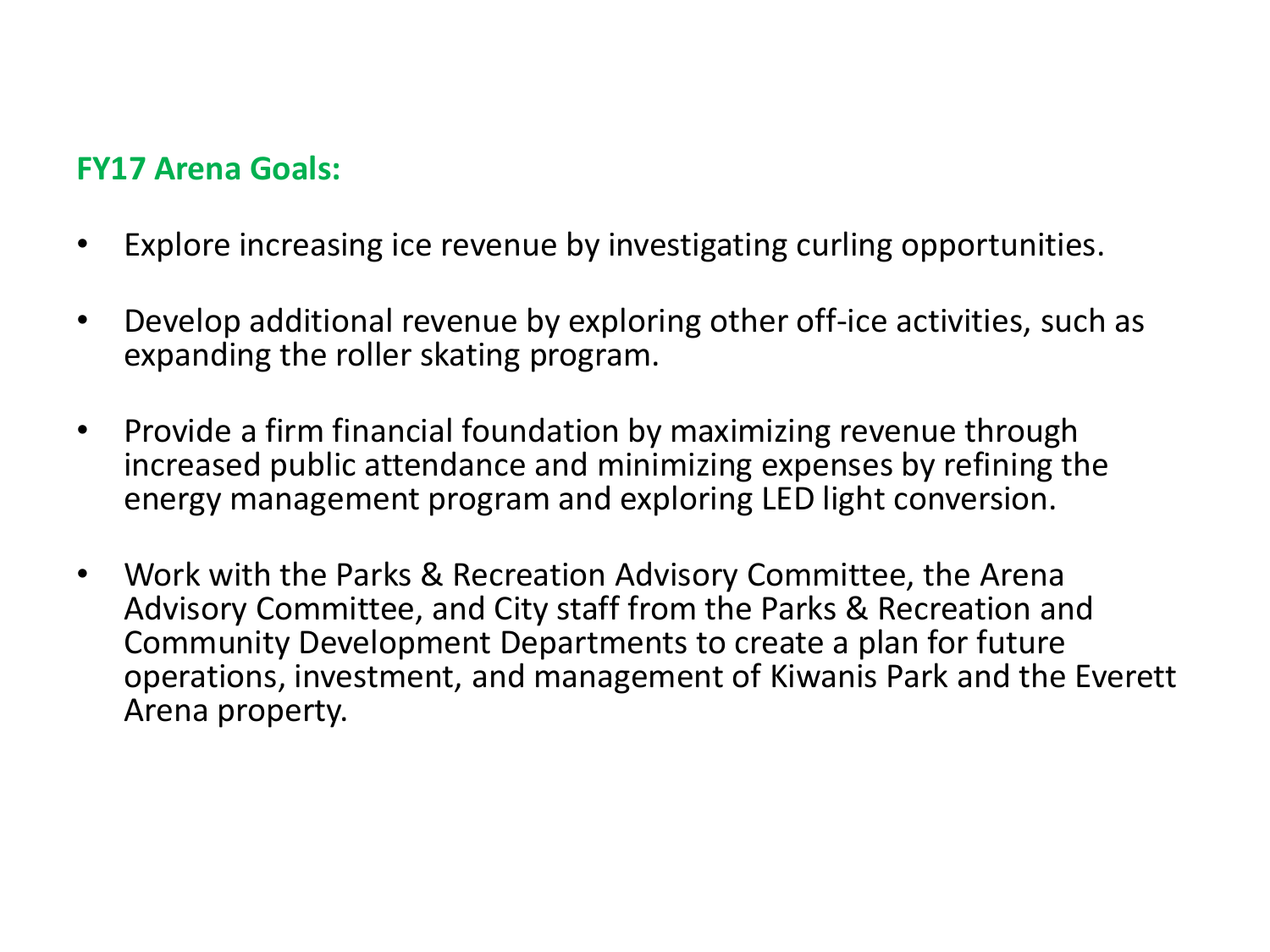### Events and Users of Arena

**In season – ice** (mid Sept to mid March annually)

Concord Youth Hockey, Concord High School , Pembroke Academy, Campbell and Bow. NHIAA semi final games. Public skating and lessons are available.

**Non Ice Season** (Mid March to mid September annually)

A variety of shows and events are hosted at the arena during the spring and summer: Flea Markets

- Home Shows
- Gun Shows
- Kiwanis Spring Fair
- Antique Shows
- Gem & Mineral Shows
- Roller Derby
- Roller Skating NEW in 2016
- Household Hazardous Waste Collection Day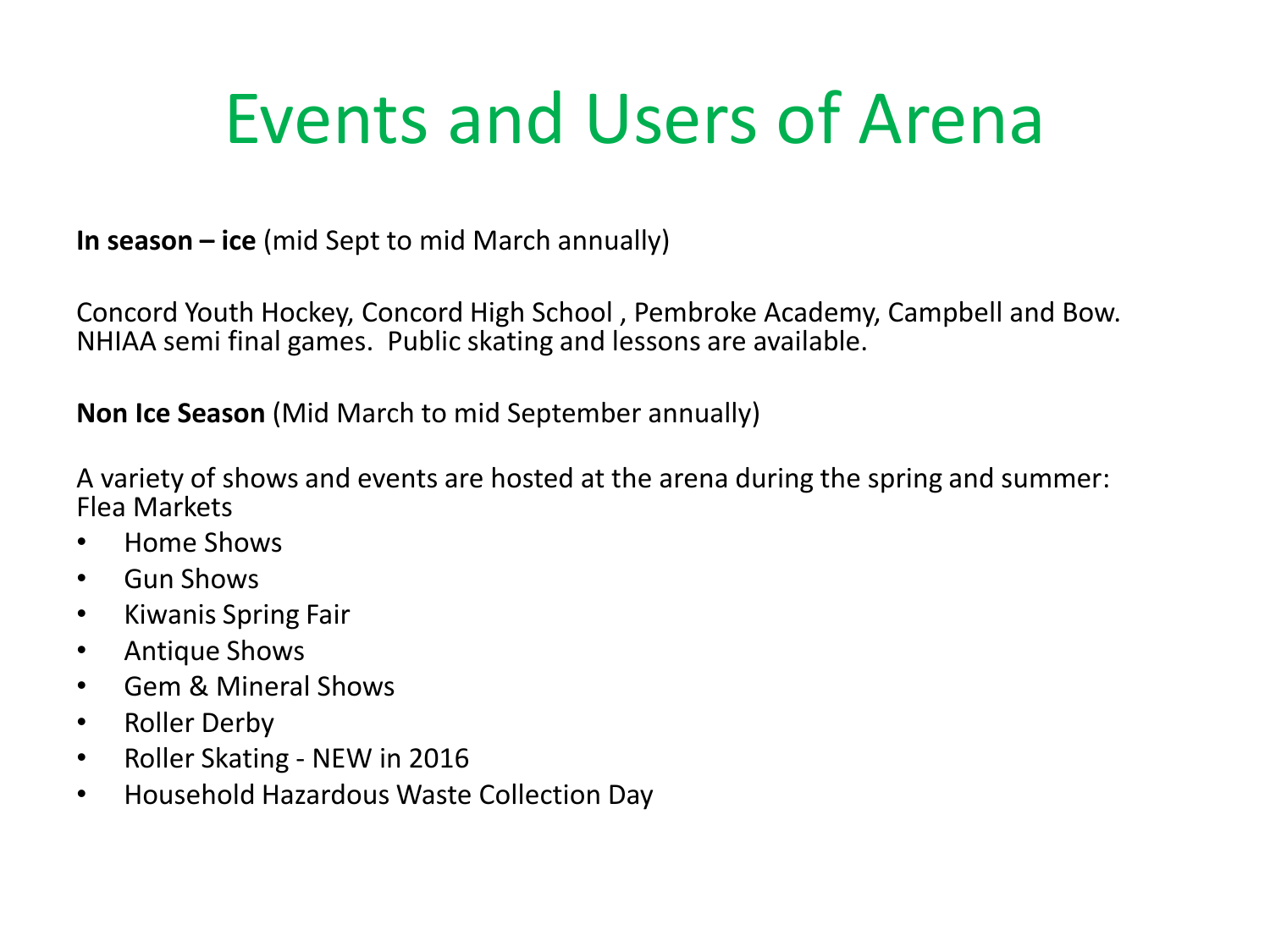# **Marketing of operations**

- GSD handles web site for Arena Operations.
- Parks and Rec handles the Park with coordination with Arena.
- Concord Crew handles own building and programming.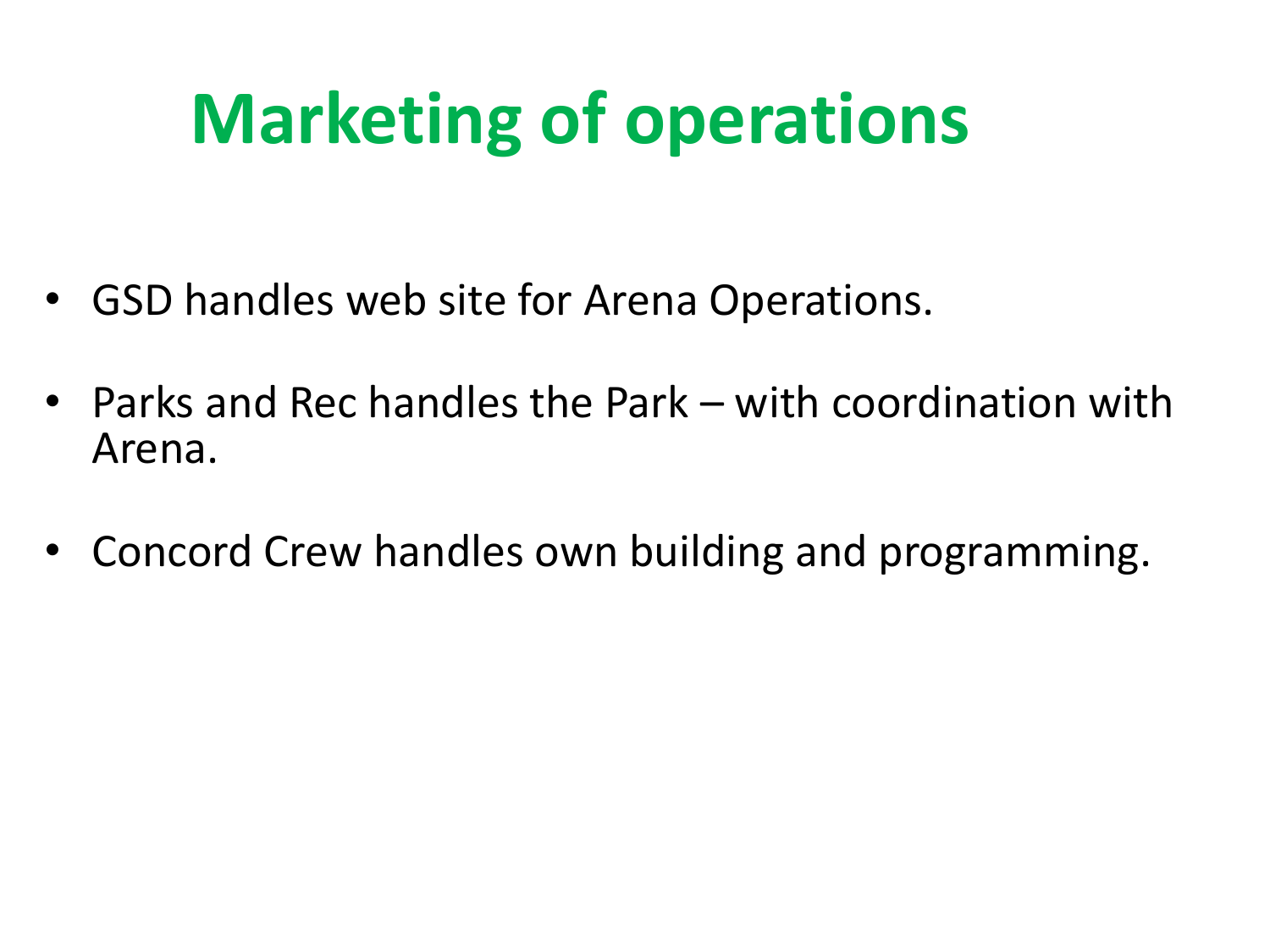### Kiwanis River Front Park

Maintenance handled by Concord Parks and Recreation Department

Home of Concord's only Skate Board Park

Home of Concord Crew

Home of the training grounds for Concord Fire Department. CIP560 New location currently not funded until 2026 for \$820,000.

CIP 60 for Park– currently not funded until 2022 to update original master plan (\$100,000)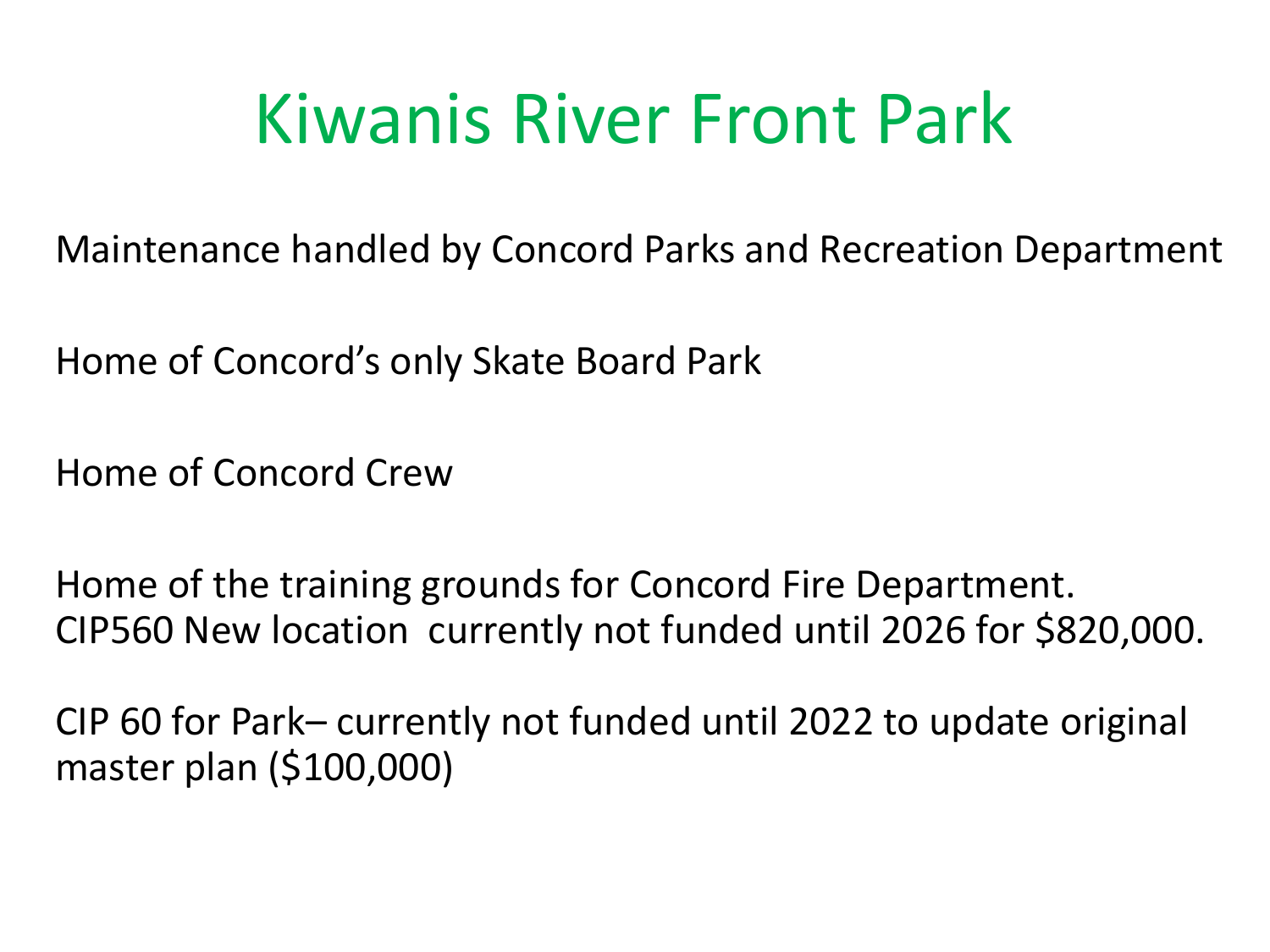![](_page_9_Picture_0.jpeg)

### Big Picture

**Terrill Park** – final design FY17 (\$125,000) Phase 1 build FY18: \$1.8 million (+/-)

#### **Merrimack River Greenway Trail** LWCF funding 2016 to begin trail Will connect Terrill Park and Kiwanis Riverfront Park with pave bike trail. Connection to downtown Concord

#### **Opportunities:**

New users to both parks New events at both parks Bike rentals/Kayak rentals at Arena

#### **Everett Arena and Kiwanis Park**

Update Master Plan for area FY17 How does this location help with big picture.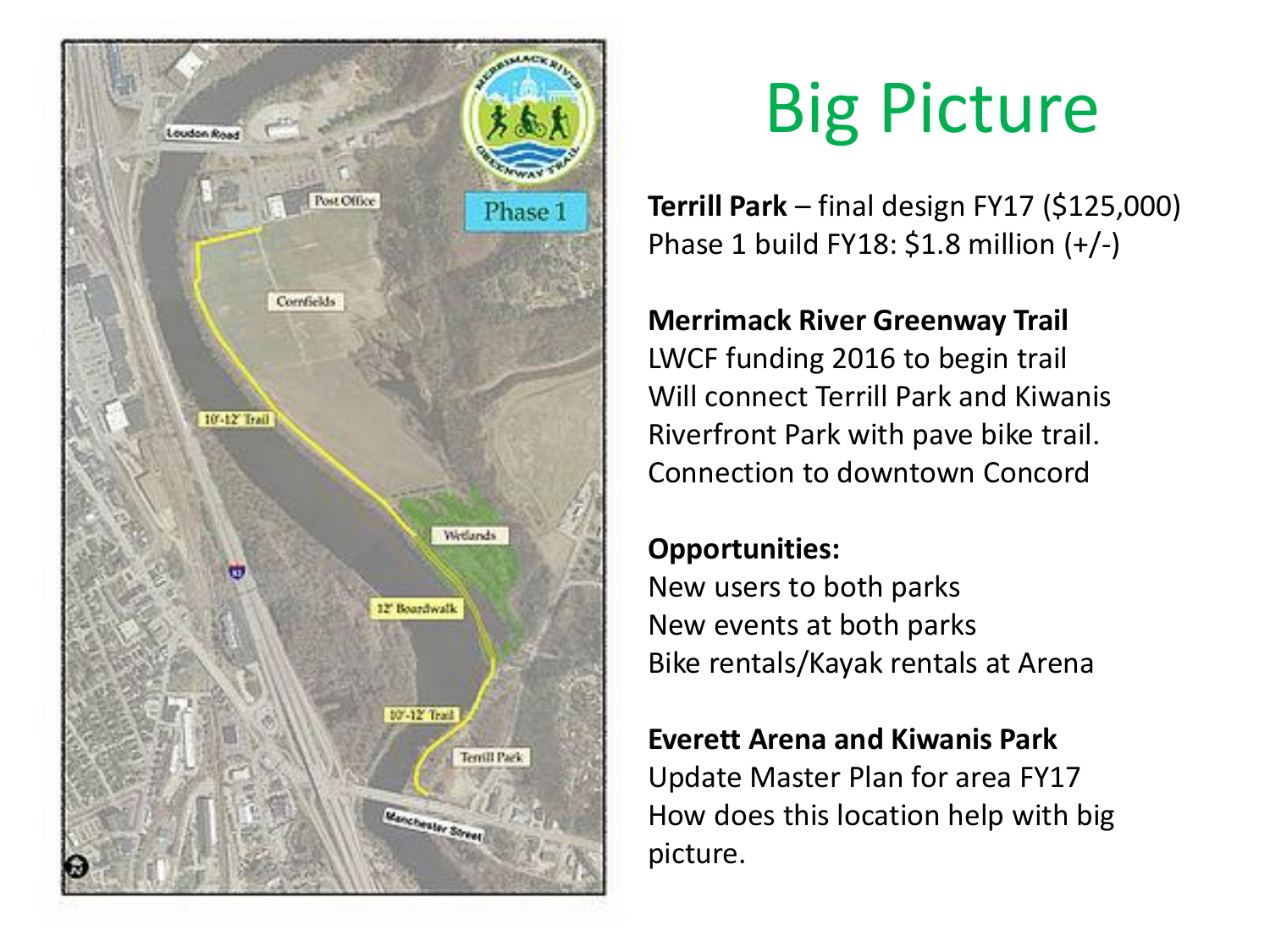### Improve the Master Plan

- Move Fire Training Grounds…
- New location for skate park within park…
- More green space for events...
- Half Shell for concerts with bathrooms and power…
- Move entrance to arena east side larger pro shop at entrance (more rental \$\$)…
- Move paved parking lot to middle of park and new entrance to arena – add "green parking" when overflow parking is needed…

80% of the time current paved parking lot is less than ½ full. How to handle the 20% for large events? (estimate 60 days full vs. 305 days not fully used)

• How does new plan work with the larger plan for Terrill Park and Greenway Trail?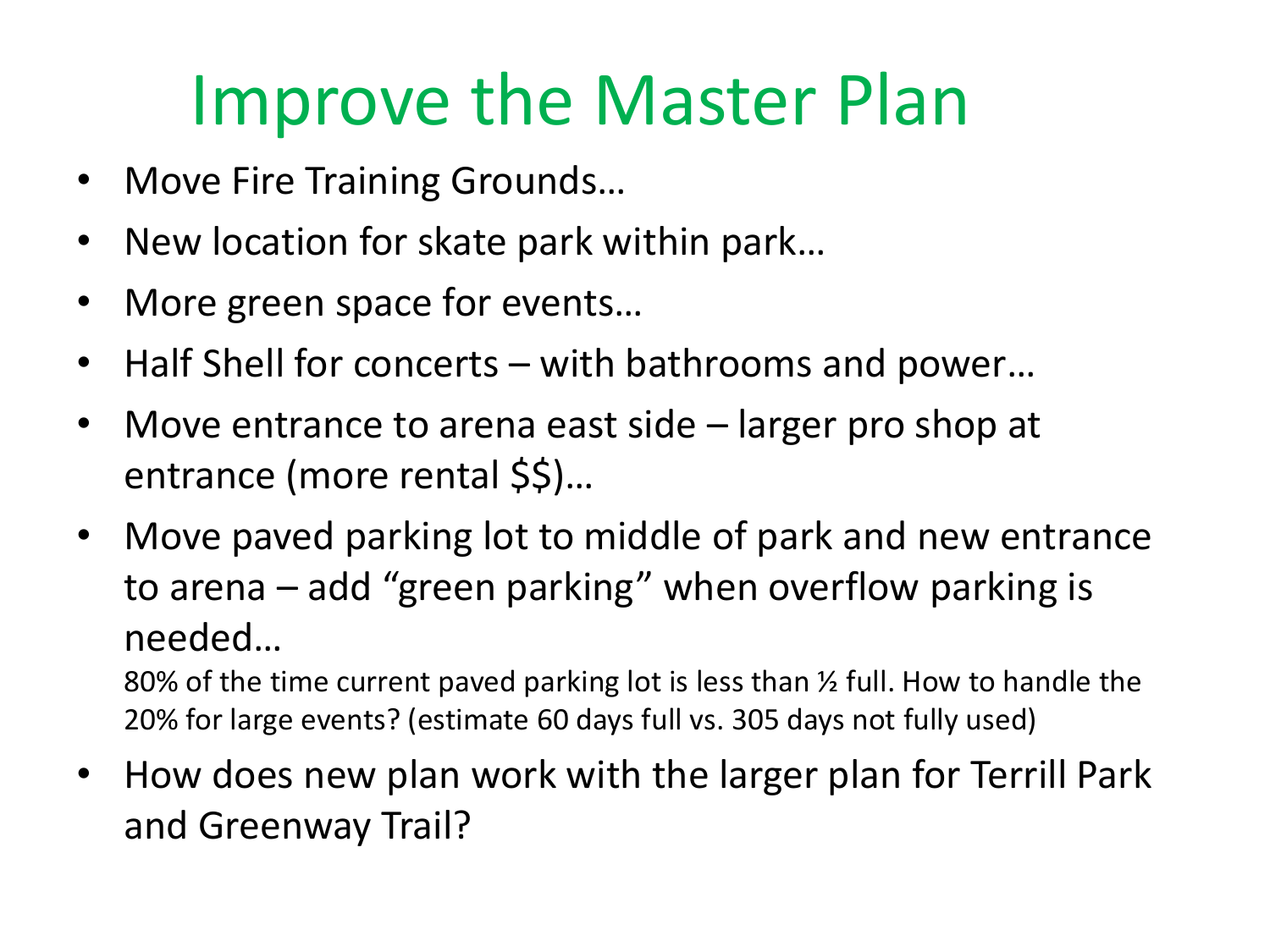![](_page_11_Picture_0.jpeg)

![](_page_11_Picture_1.jpeg)

![](_page_11_Picture_2.jpeg)

![](_page_11_Picture_3.jpeg)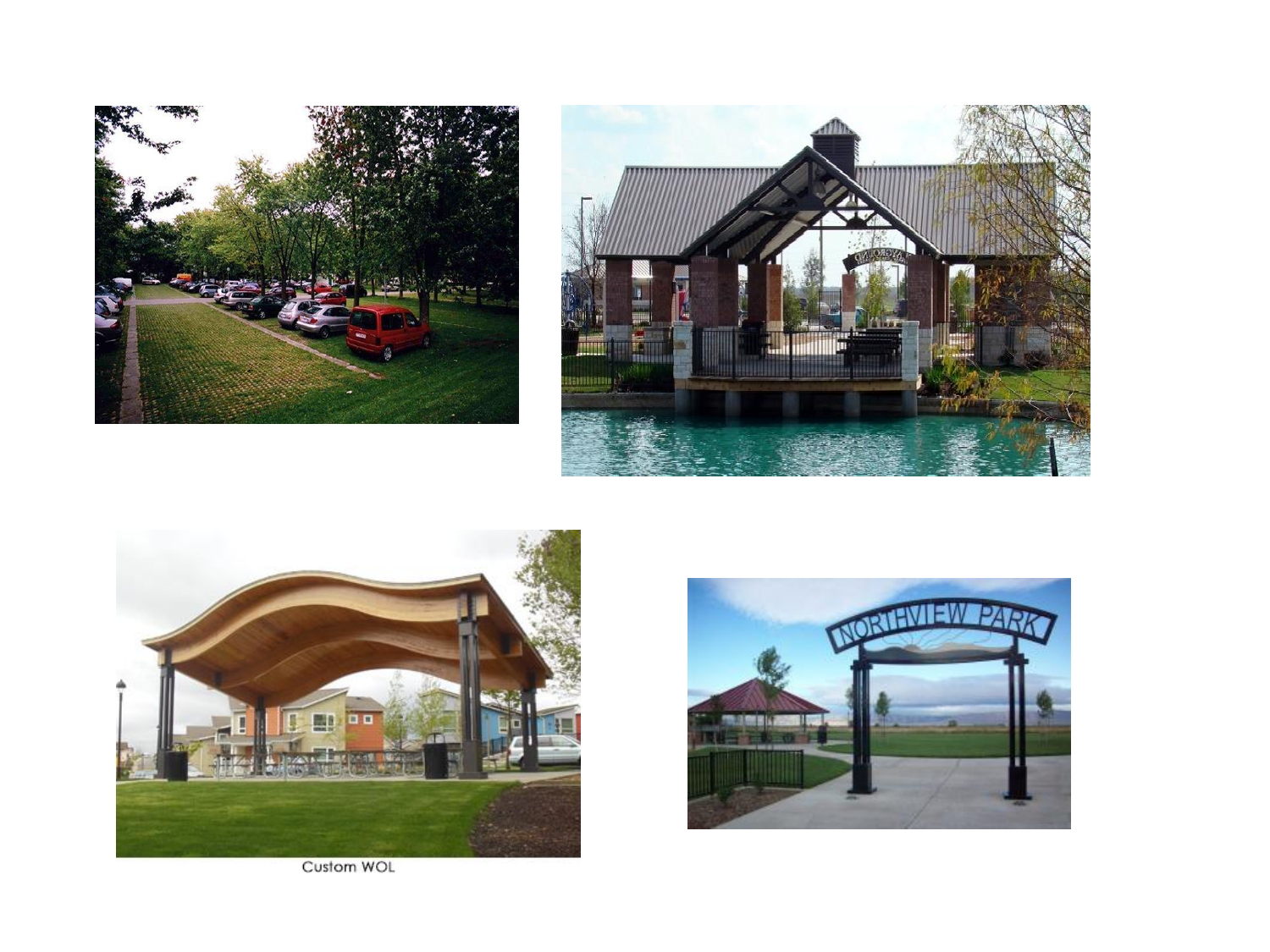• Break out session – two groups – split with Arena and RPAC members: each group spending 25-30 minutes talking about improvement needs and any opportunities. Each group will then present their groups ideas.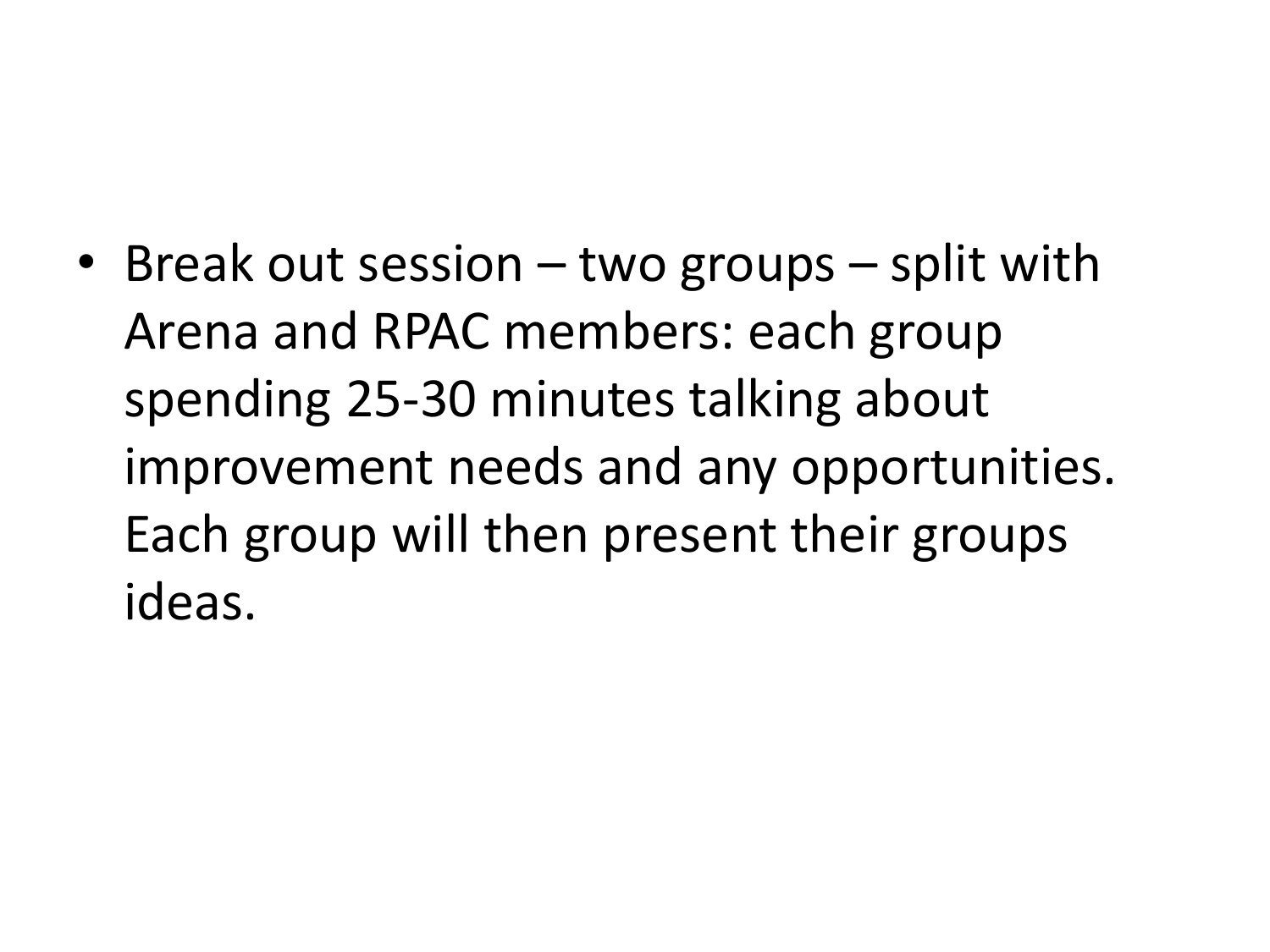![](_page_13_Picture_0.jpeg)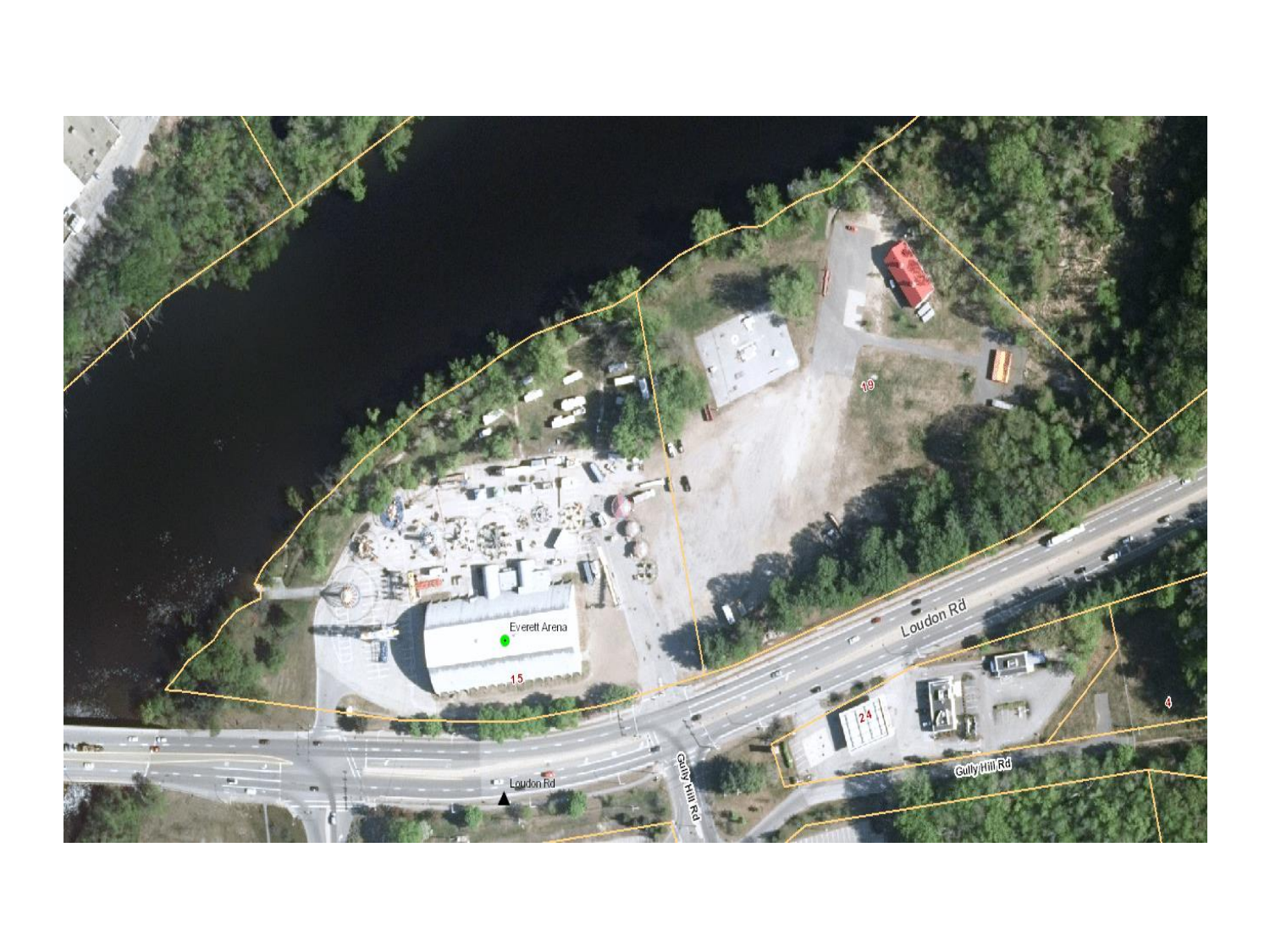![](_page_14_Picture_0.jpeg)

Shore line projection zone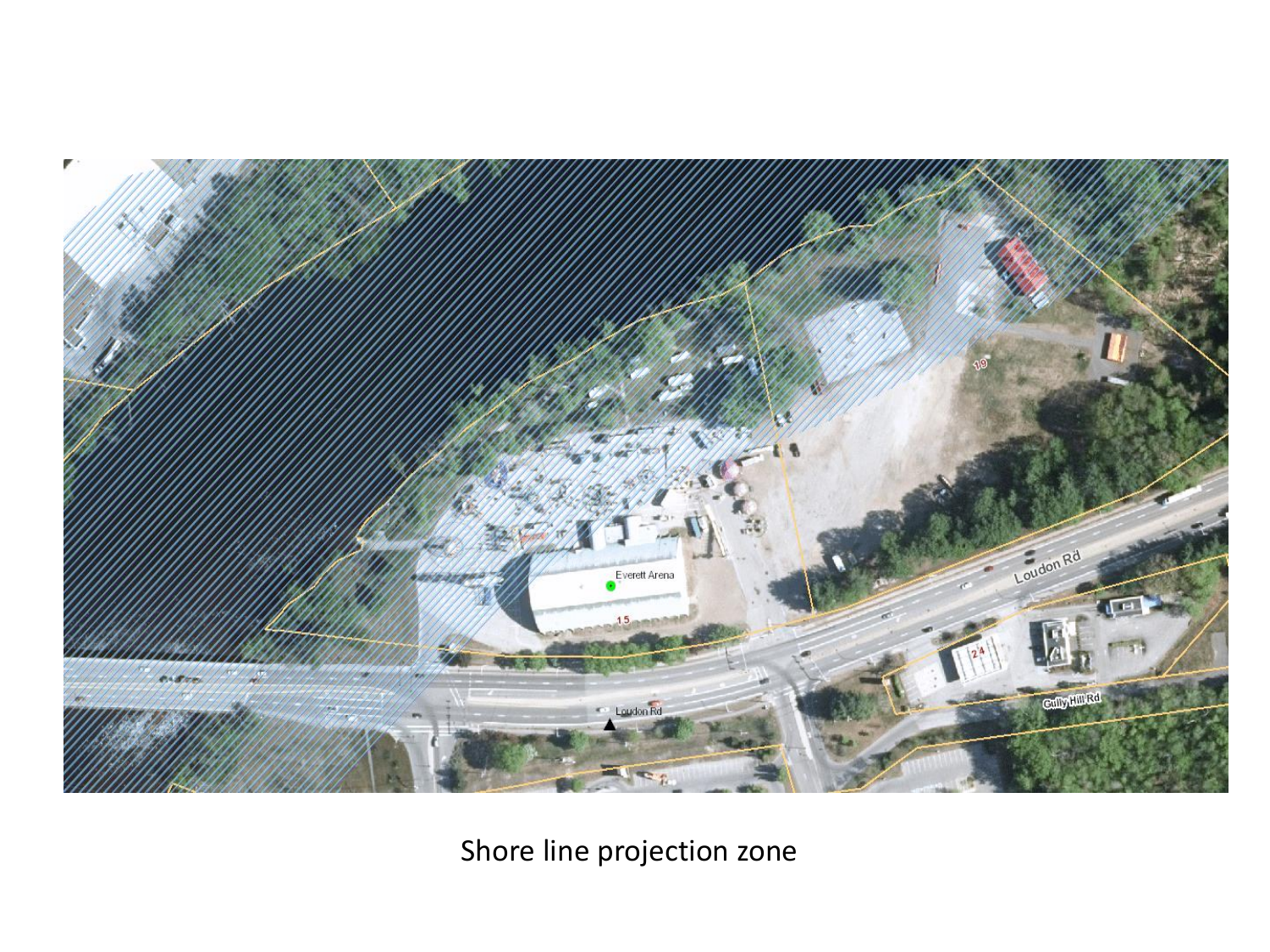#### Next Steps

• Follow up needs

• Next meeting